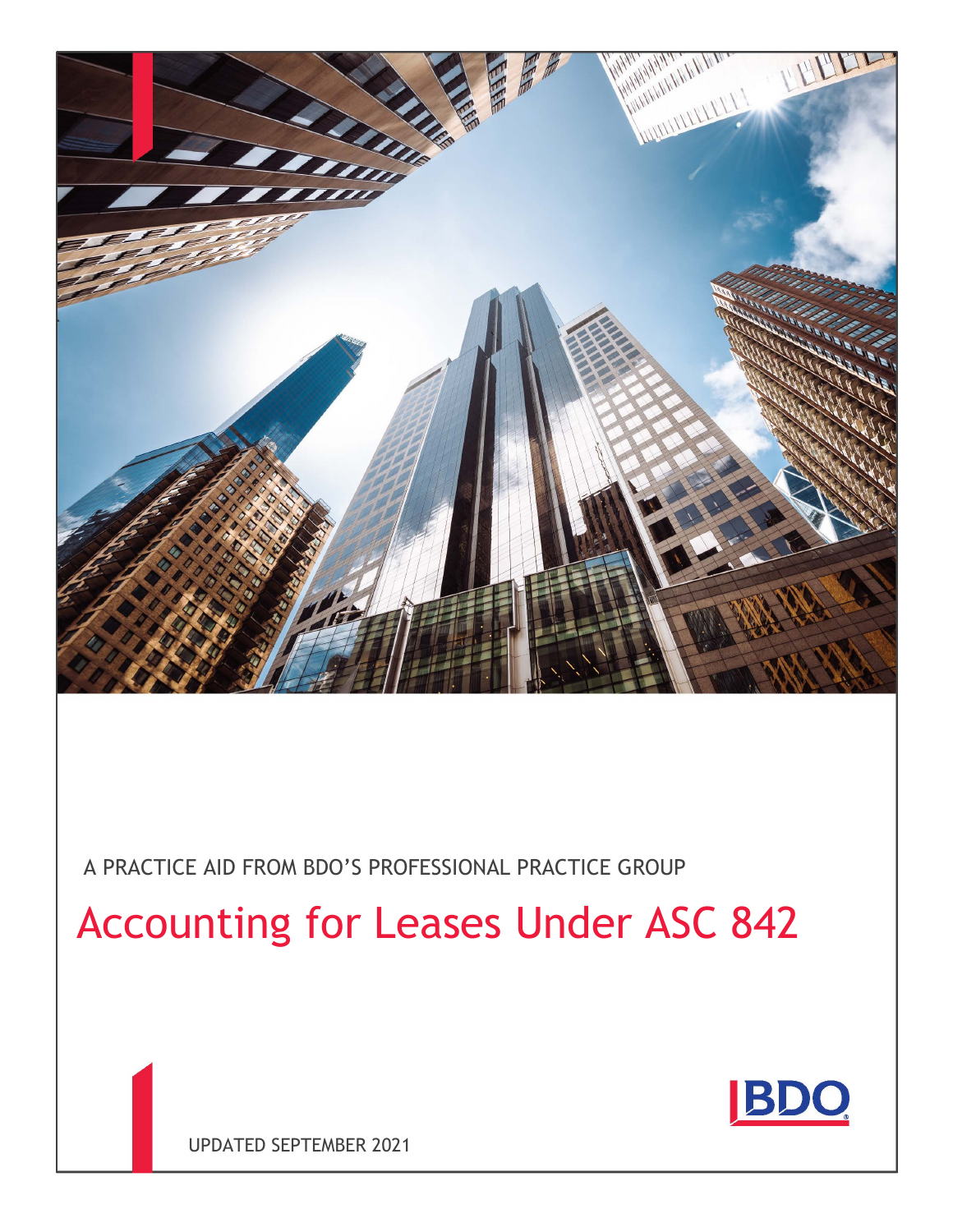

## **OVERVIEW**

During the project leading to the new lease standard, many users indicated that the disclosure requirements in the legacy lease guidance did not provide them with enough information to understand an entity's leasing activities. As a result, ASC 842 includes enhanced disclosure requirements, including an overall disclosure objective together with expanded disclosure requirements for leases.

Consistent with the disclosure requirements in ASC 606 on revenue from contracts with customers, the FASB did not provide explicit materiality requirements. An entity will consider the disclosure objective, which is to enable users of financial statements to assess the amount, timing, and uncertainty of cash flows arising from leases, and determine the level of details and emphasis needed on various disclosure requirements to satisfy the disclosure objective. The more extensive the entity's leasing activities, the more comprehensive the disclosures are expected to be.

For lessees, the FASB viewed differences in risks between leased assets and owned assets, between lease liabilities and other financial liabilities, and economic differences between operating and finance leases. Those differences drove some of the new presentation and disclosure requirements in ASC 842. Presentation of lease expense for operating leases, and amortization and interest expense for finance leases in the statement of comprehensive income is generally consistent with prior GAAP; and the presentation of cash flows arising from leases in the statement of cash flows will be driven by the presentation of lease expense in the income statement.

Meanwhile the FASB decided to retain most aspects of the lessor accounting model in previous GAAP. Therefore, lessors' presentation of leases in the statement of financial position, statement of comprehensive income, and statement of cash flows generally will not change. But many users indicated they needed more information about a lessor's leasing activities and associated risks, including credit risk related to lease receivables, and residual asset risk for the unguaranteed residual assets. ASC 842 therefore includes expanded disclosures about lessors' leasing activities.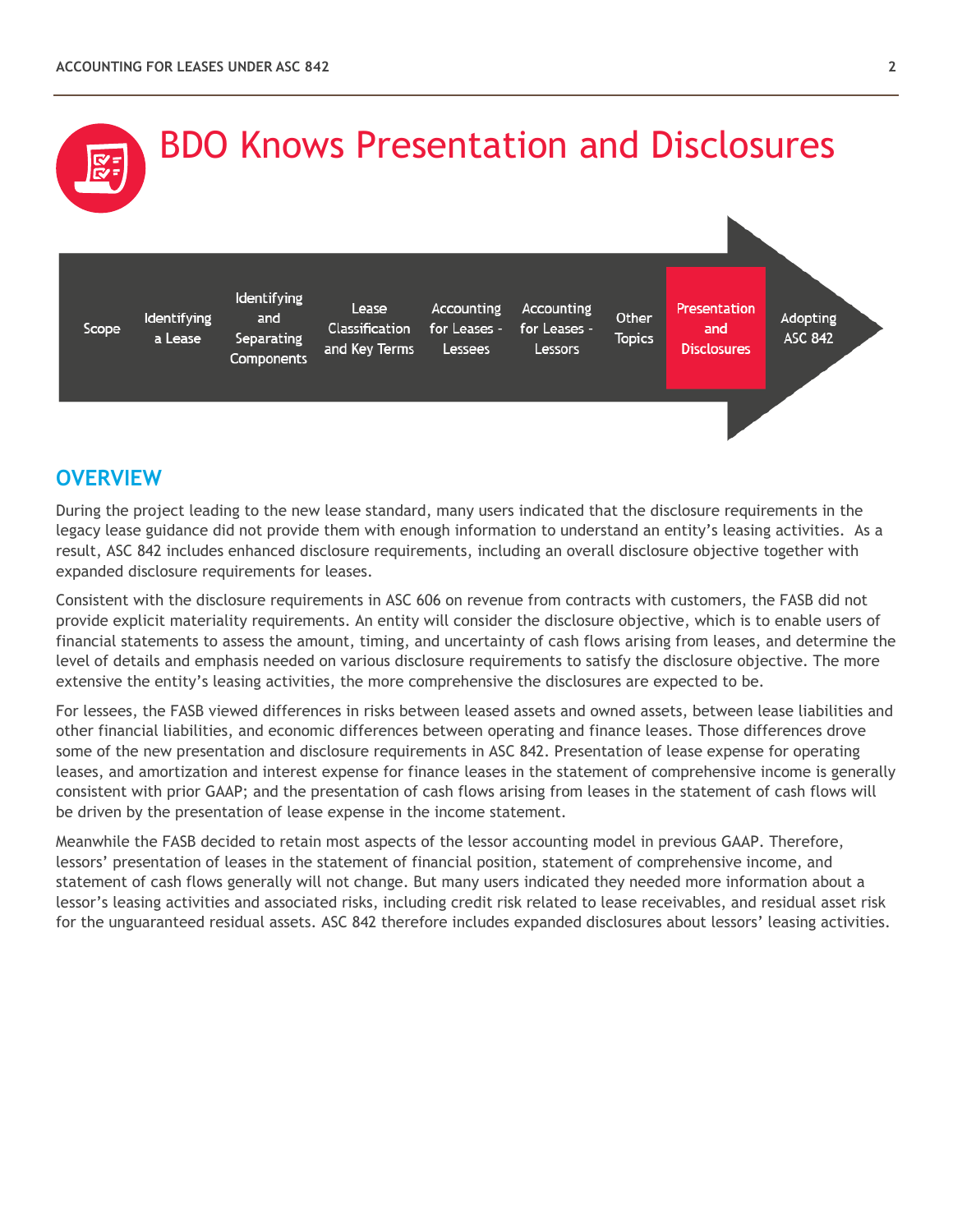## **PRESENTATION**

## **SUMMARY OF LESSEE PRESENTATION REQUIREMENTS**

|                                                              | <b>Lessee Presentation Requirements</b>                                                                                                                                                                                                                                                                                         |
|--------------------------------------------------------------|---------------------------------------------------------------------------------------------------------------------------------------------------------------------------------------------------------------------------------------------------------------------------------------------------------------------------------|
| <b>Statement of</b><br><b>Financial</b><br><b>Position</b>   | Present in the statement of financial position separately from each other and from other<br>▶<br>assets or liabilities:<br>Finance lease right-of-use assets<br>$\bullet$<br>Operating lease right-of use assets<br>$\bullet$<br>Finance lease liabilities<br>$\bullet$<br>Operating lease liabilities<br>$\bullet$             |
|                                                              | If not presented separately, disclose which line items in the statement of financial position<br>▶<br>include the right-of-use assets and lease liabilities                                                                                                                                                                     |
|                                                              | If not presented separately, a lessee is precluded from presenting:<br>▶<br>Finance lease right-of-use assets in the same line item as operating lease right-of-<br>$\bullet$<br>use assets<br>Finance lease liabilities in the same line item as operating lease liabilities                                                   |
|                                                              | Classify right-of-use assets consistent with how other depreciating assets such as PP&E are<br>▶<br>classified (i.e., as noncurrent based on ASC 210-10-45-4(f)); and classify lease liabilities as<br>current or noncurrent consistent with the way other financial liabilities are classified                                 |
| <b>Statement of</b><br><b>Comprehensive</b><br><b>Income</b> | For finance leases, present interest expense on the lease liability and amortization of the<br>▶<br>right-of-use asset in a manner consistent with how the entity presents other interest<br>expense and depreciation or amortization of similar assets, respectively                                                           |
|                                                              | ASC 842 does not provide specific guidance on presentation of variable lease payments for<br>finance leases. We believe that presentation as either lease expense or interest expense<br>may be appropriate                                                                                                                     |
|                                                              | For operating leases, lease expense is included in income from continuing operations<br>▶<br>consistent with the presentation of other operating expenses, and should be classified<br>within cost of sales; selling, general, and administrative expense; or another expense line<br>item depending on the nature of the lease |
| <b>Statement of</b>                                          | For finance leases:<br>▶                                                                                                                                                                                                                                                                                                        |
| <b>Cash Flows</b>                                            | Classify repayments of the principal portion of the lease liability within financing<br>activities<br>Classify interest on the lease liability in accordance with requirements relating to<br>interest paid in ASC 230 on cash flows (typically in operating activities)                                                        |
|                                                              | For operating leases, classify payments within operating activities, except if those<br>▶<br>payments represent costs to bring another asset to the condition and location necessary<br>for its intended use, which should be classified within investing activities                                                            |
|                                                              | For all leases, classify variable lease payments and short-term lease payments not included<br>▶<br>in the lease liability within operating activities                                                                                                                                                                          |
|                                                              | The establishment of ROU assets and lease liabilities at lease commencement (or that<br>▶<br>change as a result of lease modifications or reassessment events) should be disclosed as<br>noncash investing and financing activities in accordance with ASC 210-10-50-4                                                          |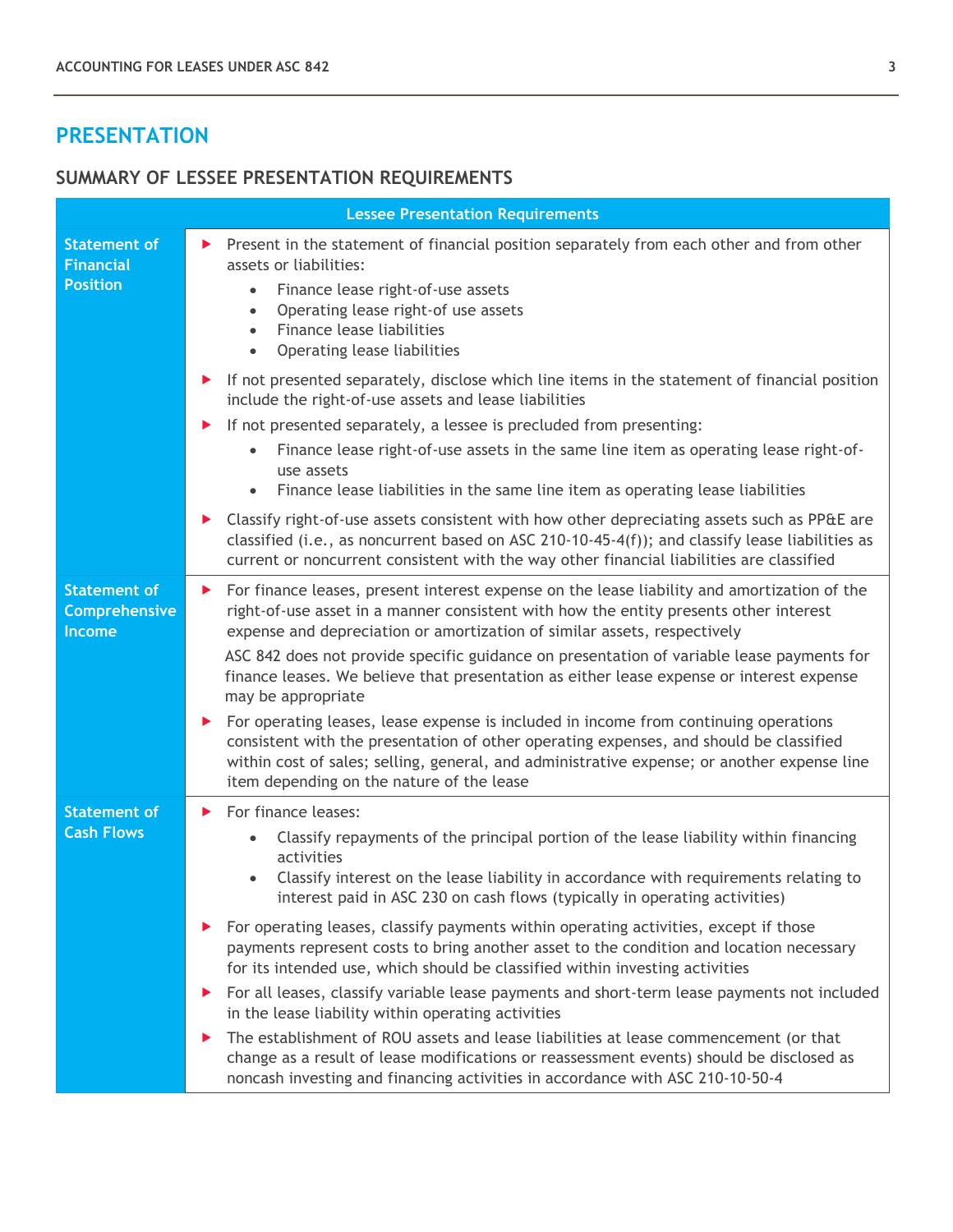#### **LESSEE PRESENTATION REQUIREMENTS EXPLAINED**

#### **STATEMENT OF FINANCIAL POSITION**

The FASB did not mandate separate presentation of lease amounts in the statement of financial position. However, the FASB determined that providing the carrying amount of a lessee's right-of-use assets and lease liabilities separately for finance and operating leases, and separate from other assets and liabilities will provide users with important information about an entity's use of lease arrangements in its business activities and about the relationship between the lessee's lease liabilities and right-of-use assets. Based on its outreach activities and deliberations during the project, the FASB noted that:

- $\triangleright$  There are differences between leased assets and owned nonfinancial assets (for example, there is typically no residual asset risk for a lease but there are risks associated with replacing the lease at the end of its term based on market conditions),
- $\blacktriangleright$  A lease liability is a unique class of liability that is linked to a corresponding asset and has features, such as options and variable lease payments, that may differ from other liabilities,
- **Right-of-use assets for operating and finance leases are measured differently after the commencement date** (see article on **[Accounting for Leases -](https://www.bdo.com/insights/assurance/accounting-and-reporting-advisory/accounting-for-leases-lessees) Lessees**), and lease costs for operating and finance leases differ in terms of recognition and presentation in the statement of comprehensive income. Therefore, separate presentation of lease liabilities for operating and finance leases will help users understand the liability balance to which the lease costs relate, and
- $\blacktriangleright$  Presenting assets and liabilities arising from finance and operating leases in the same line item in the balance sheet would be misleading because of the differences in underlying economics of each lease type. For example, finance lease liabilities are the equivalent of debt, while operating lease liabilities are not debt-like but are operating in nature and are generally treated differently in bankruptcy.

While the FASB did not prescribe where right-of-use assets must be presented (when they are not presented separately), paragraph BC265 of ASU 2016-02 notes that in some Board members' view, "presenting operating lease assets together with owned property, plant, and equipment may be inappropriate given the Board's conclusion that operating leases convey rights and carry risks substantially different from those of owned property, plant, and equipment."

#### **STATEMENT OF COMPREHENSIVE INCOME**

The FASB's decisions on presentation of lease cost in the statement of comprehensive income are linked to the Board's rationale for the lessee accounting model discussed in the previous article on **[Accounting for Leases -](https://www.bdo.com/insights/assurance/accounting-and-reporting-advisory/accounting-for-leases-lessees) Lessees**.

- ▶ The FASB noted that finance leases are economically similar to the financed acquisition of other nonfinancial assets, and therefore a lessee should present amortization of the right-of-use asset and the interest on the lease liability in separate line items, similar to how an entity presents depreciation or amortization of similar assets and other interest expense.
- In some Board members' views, operating leases grant different rights to, and impose different obligations on, the lessee such that they are not economically equivalent to other acquisitions of nonfinancial assets. Also, for operating leases, a lessee should recognize a single lease cost based on the pattern in which the benefits conveyed by the lease are consumed, which is generally on a straight-line basis over the lease term. To the extent not capitalized as part of the cost of another asset, the single lease cost is included in the lessee's income from continuing operations, like under previous GAAP.

#### **STATEMENT OF CASH FLOWS**

The requirements for presenting cash outflows in the statement of cash flows are linked to the presentation of expenses arising from a lease in the statement of comprehensive income and are generally consistent with prior GAAP.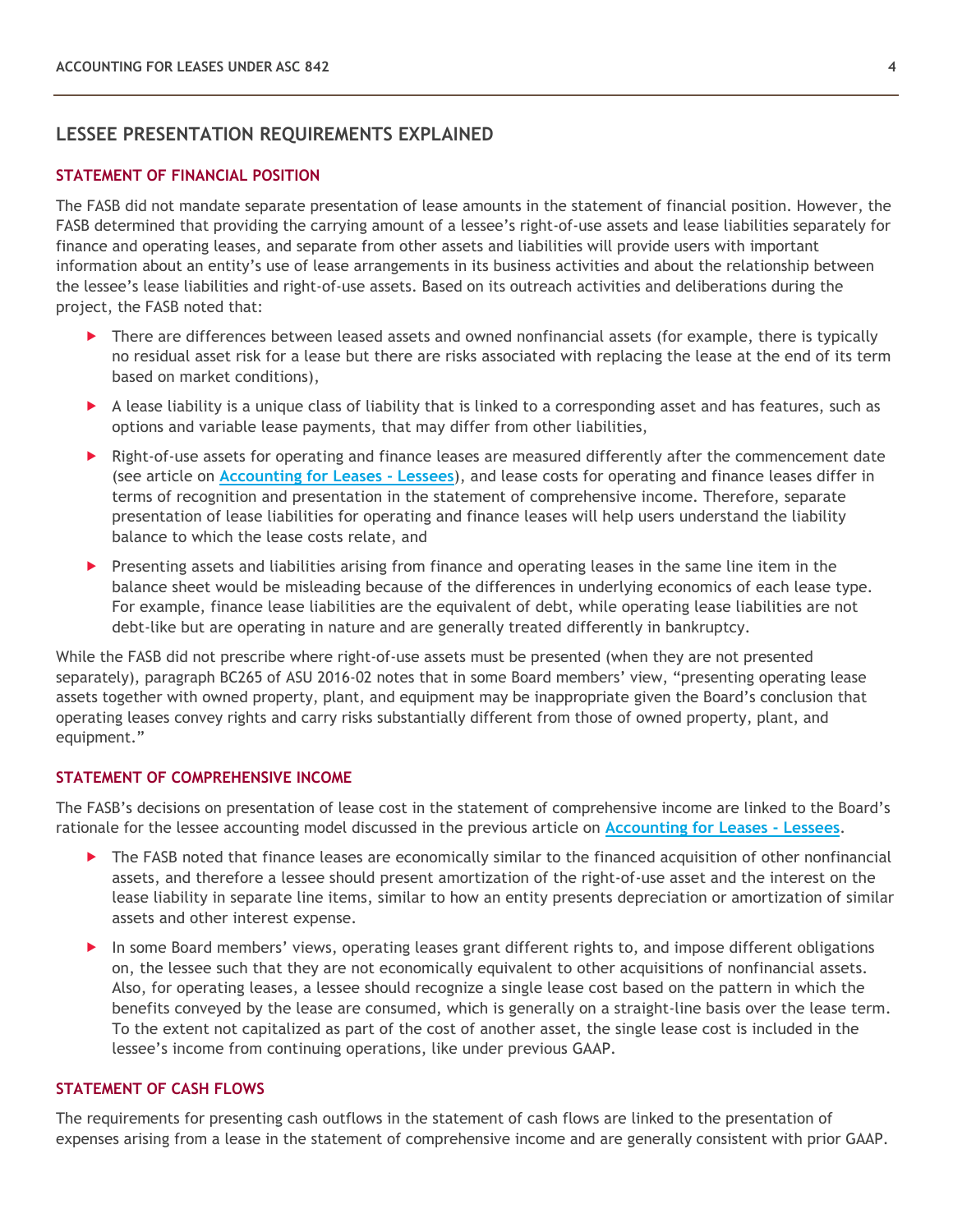#### **Example 1 - Statement of cash flow presentation - Lessees**

#### **FACTS**

- **IF** Ironside Co. leases heavy machinery for its operations with a lease term of 10 years. Payments start at \$100,000 in the first year and increase by 5% annually. There are no initial direct costs, lease incentives, or prepaid lease payments.
- **IF IT ITS 2015 ITS 2015** Ironside Co. accounts for the lease as an operating lease and recognizes straight-line lease expense of \$125,779 annually **[A]**.
- ▶ The rate implicit in the lease is not readily determinable and therefore Ironside Co. uses its incremental borrowing rate, which is 6%.

#### **ANALYSIS**

▶ Ironside Co. accounts for the lease as follows throughout the lease term, assuming no modifications, reassessments, or impairments. See previous article on **[Accounting for Leases -](https://www.bdo.com/insights/assurance/accounting-and-reporting-advisory/accounting-for-leases-lessees) Lessees** for additional guidance.

|         |                |                 | <b>Lease Liability</b> |                |             |                | <b>Right-of-use Asset</b> |                |
|---------|----------------|-----------------|------------------------|----------------|-------------|----------------|---------------------------|----------------|
|         | Beg.           | <b>Interest</b> |                        | Closing        | Amort, of   | Beg.           |                           | <b>Closing</b> |
|         | <b>Balance</b> | (6%)            | <b>PMT</b>             | <b>Balance</b> | Liability   | <b>Balance</b> | Amort.                    | <b>Balance</b> |
|         |                | [B]             | [C]                    |                | $[B] + [C]$ |                | $[A] - [B]$               |                |
| Year 1  | 904,337        | 54,260          | $-100,000$             | 858,598        | (45,740)    | 904,337        | (71, 519)                 | 832,819        |
| Year 2  | 858,598        | 51,516          | $-105,000$             | 805,114        | (53, 484)   | 832,819        | (74, 263)                 | 758,556        |
| Year 3  | 805,114        | 48,307          | $-110,250$             | 743,170        | (61, 943)   | 758,556        | (77, 472)                 | 681,084        |
| Year 4  | 743,170        | 44,590          | $-115,763$             | 671,998        | (71, 172)   | 681,084        | (81, 189)                 | 599,895        |
| Year 5  | 671,998        | 40,320          | $-121,551$             | 590,767        | (81, 231)   | 599,895        | (85, 459)                 | 514,436        |
| Year 6  | 590,767        | 35,446          | $-127,628$             | 498,585        | (92, 182)   | 514,436        | (90, 333)                 | 424,103        |
| Year 7  | 498,585        | 29,915          | $-134,010$             | 394,491        | (104, 094)  | 424,103        | (95, 864)                 | 328,239        |
| Year 8  | 394,491        | 23,669          | $-140,710$             | 277,450        | (117, 041)  | 328,239        | (102, 109)                | 226,130        |
| Year 9  | 277,450        | 16,647          | $-147,746$             | 146,352        | (131,099)   | 226,130        | (109, 132)                | 116,998        |
| Year 10 | 146,352        | 8,781           | $-155, 133$            | $\mathbf{0}$   | (146, 352)  | 116,998        | (116,998)                 | $\mathbf{0}$   |

Ironside Co. uses the above information to prepare its statement of cash flows. One acceptable presentation is for Ironside Co. to (1) add back the amortization of the right-of-use asset as a noncash rent expense and (2) to separately present the change in lease liability. However, other presentations may be acceptable (for example, presentation as a single net line item consistent with presentation of the single operating lease expense in the income statement). In this example, other line items are omitted, and we assume Ironside Co. has only one lease.

|                              | Year 1   | Year 2    | Year 3    | Year 4    | Year 5    | Year 6    | Year 7     | Year 8     | Year 9    | Year 10    |
|------------------------------|----------|-----------|-----------|-----------|-----------|-----------|------------|------------|-----------|------------|
| Net income                   | XX       | XX        | XX        | XX        | XX        | XX        | XX         | XX         | XX        | XX         |
| Noncash rent<br>expense      | 71,519   | 74,263    | 77,472    | 81,189    | 85,459    | 90,333    | 95,864     | 102,109    | 109,132   | 116,998    |
| Change in<br>lease liability | (45,740) | (53, 484) | (61, 943) | (71, 172) | (81, 231) | (92, 182) | (104, 094) | (117, 041) | (131,099) | (146, 352) |
| Net cash from<br>operations  | XX       | XX        | XX        | XX        | XX        | XX        | XX         | XX         | XX        | XX         |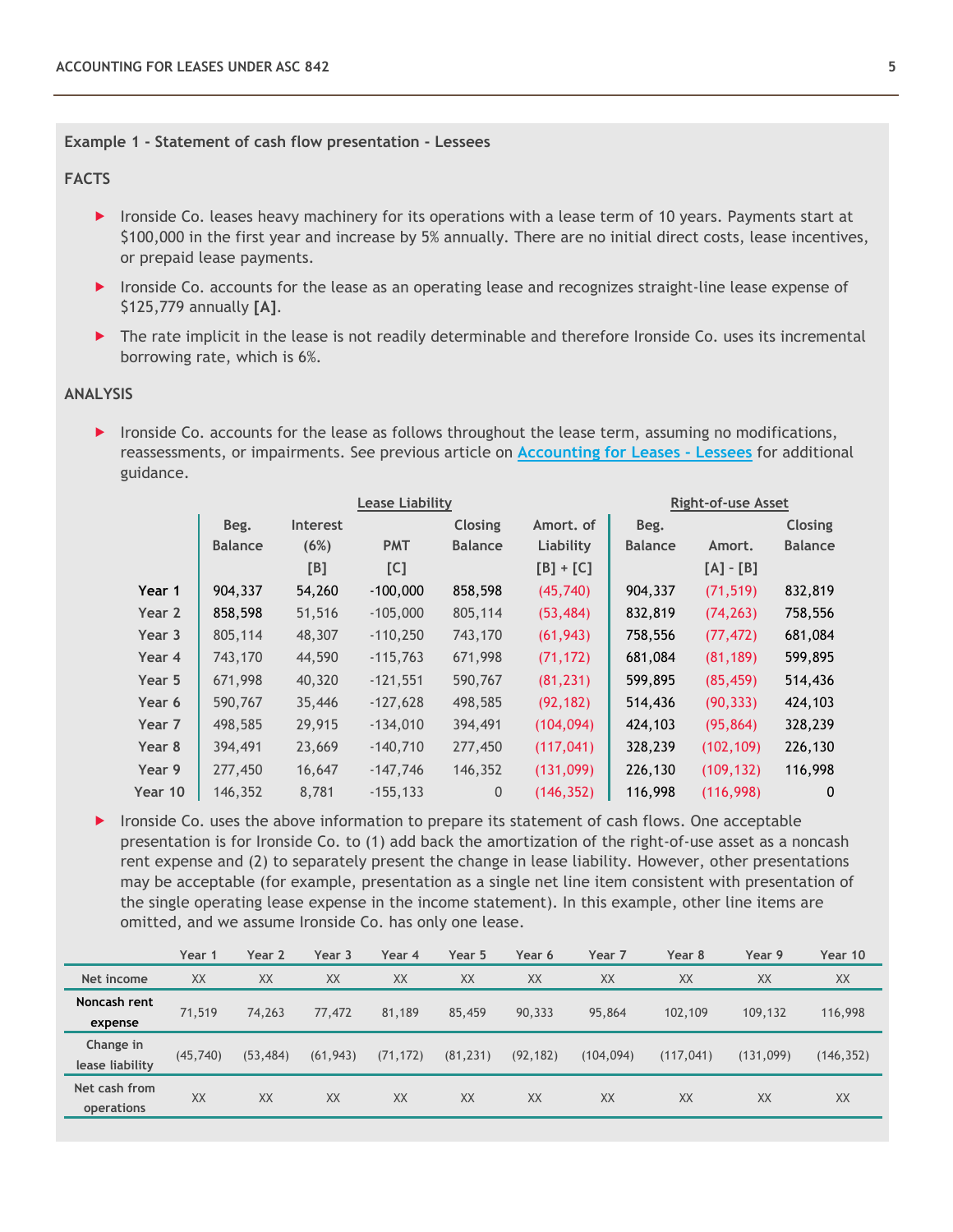### **SUMMARY OF LESSOR PRESENTATION REQUIREMENTS**

|                                                            | <b>Lessor Presentation Requirements</b>                                                                                                                                                                                                                                                                                                                                                                                                                                                                                                                                                                                                                                                                                                                                                                                                                                                                                                                                                                                               |
|------------------------------------------------------------|---------------------------------------------------------------------------------------------------------------------------------------------------------------------------------------------------------------------------------------------------------------------------------------------------------------------------------------------------------------------------------------------------------------------------------------------------------------------------------------------------------------------------------------------------------------------------------------------------------------------------------------------------------------------------------------------------------------------------------------------------------------------------------------------------------------------------------------------------------------------------------------------------------------------------------------------------------------------------------------------------------------------------------------|
| <b>Statement of</b><br><b>Financial</b><br><b>Position</b> | Sales-type and direct financing leases<br>▶<br>Present lease assets (i.e., the aggregate of the lessor's net investment in sales-type<br>$\bullet$<br>and direct financing leases) separately from other assets<br>Classify lease assets as current or noncurrent consistent with the way similar assets<br>are classified                                                                                                                                                                                                                                                                                                                                                                                                                                                                                                                                                                                                                                                                                                            |
|                                                            | Operating leases<br>Present the underlying asset subject to an operating lease and any lease receivable<br>$\bullet$<br>in accordance with other topics (for example, ASC 310 on Receivables or ASC 360 on<br>PP&E)                                                                                                                                                                                                                                                                                                                                                                                                                                                                                                                                                                                                                                                                                                                                                                                                                   |
| <b>Statement of</b><br>Comprehensive                       | For all leases, present income arising from leases separately, or disclose which line items<br>▶<br>in the statement of comprehensive income include lease income                                                                                                                                                                                                                                                                                                                                                                                                                                                                                                                                                                                                                                                                                                                                                                                                                                                                     |
| <b>Income</b>                                              | For sales-type and direct financing leases, present profit or loss recognized at the<br>$\blacktriangleright$<br>commencement date in a manner that best reflects the lessor's business model, for<br>example:<br>Present revenue and cost of goods sold in separate line items if the lessor uses<br>$\bullet$<br>leases as an alternative means of realizing value from goods it would otherwise sell<br>(e.g., manufacturers and dealers), so that income and expenses from sold and<br>leased items are presented consistently. Note that revenue recognized is the lesser<br>of (1) the fair value of the underlying asset at the commencement date and (2) the<br>sum of the lease receivable and any prepaid lease payments. Cost of goods sold is<br>the carrying amount of the underlying asset at the commencement date minus the<br>unguaranteed residual asset<br>Present profit or loss in a single line item if the lessor uses leases for purposes of<br>$\bullet$<br>providing finance (e.g., financial institutions) |
| <b>Statement of</b><br><b>Cash Flows</b>                   | Classify cash receipts from leases within operating activities, regardless of lease<br>▶<br>classification<br>However, lessors within the scope of ASC 942, Financial Services - Depository and Lending,<br>▶<br>should classify principal payments received under sales-type and direct financing leases<br>within investing activities consistent with paragraph 942-230-45-4                                                                                                                                                                                                                                                                                                                                                                                                                                                                                                                                                                                                                                                       |



Some leases, such as real estate leases, require the lessee to reimburse the lessor for costs incurred related to property taxes, insurance, and maintenance services (e.g., common area maintenance). As discussed in the previous article, **[Identifying and Separating Components](https://www.bdo.com/insights/assurance/accounting-and-reporting-advisory/accounting-for-leases-identifying-and-separating-c)**, lessor costs such as property taxes and insurance that protects the lessor's asset are not a component of the contract, while maintenance services represent a nonlease component. A lessor accounts for lessor costs paid by the lessor and reimbursed by the lessee on a gross basis, and such reimbursements are allocated between the lease and nonlease components consistent with the initial (or most recent) allocation of the consideration in the contract unless the variable payments can be allocated only to the lease component. If the lessor elected the practical expedient not to separate under ASC 842-10-15-42A, and assuming the lease component is predominant, the tenant reimbursements should be presented within lease income (unless one or more nonlease components do not meet the conditions to be combined). Additional disclosures factually discussing the reimbursements may be appropriate in the notes.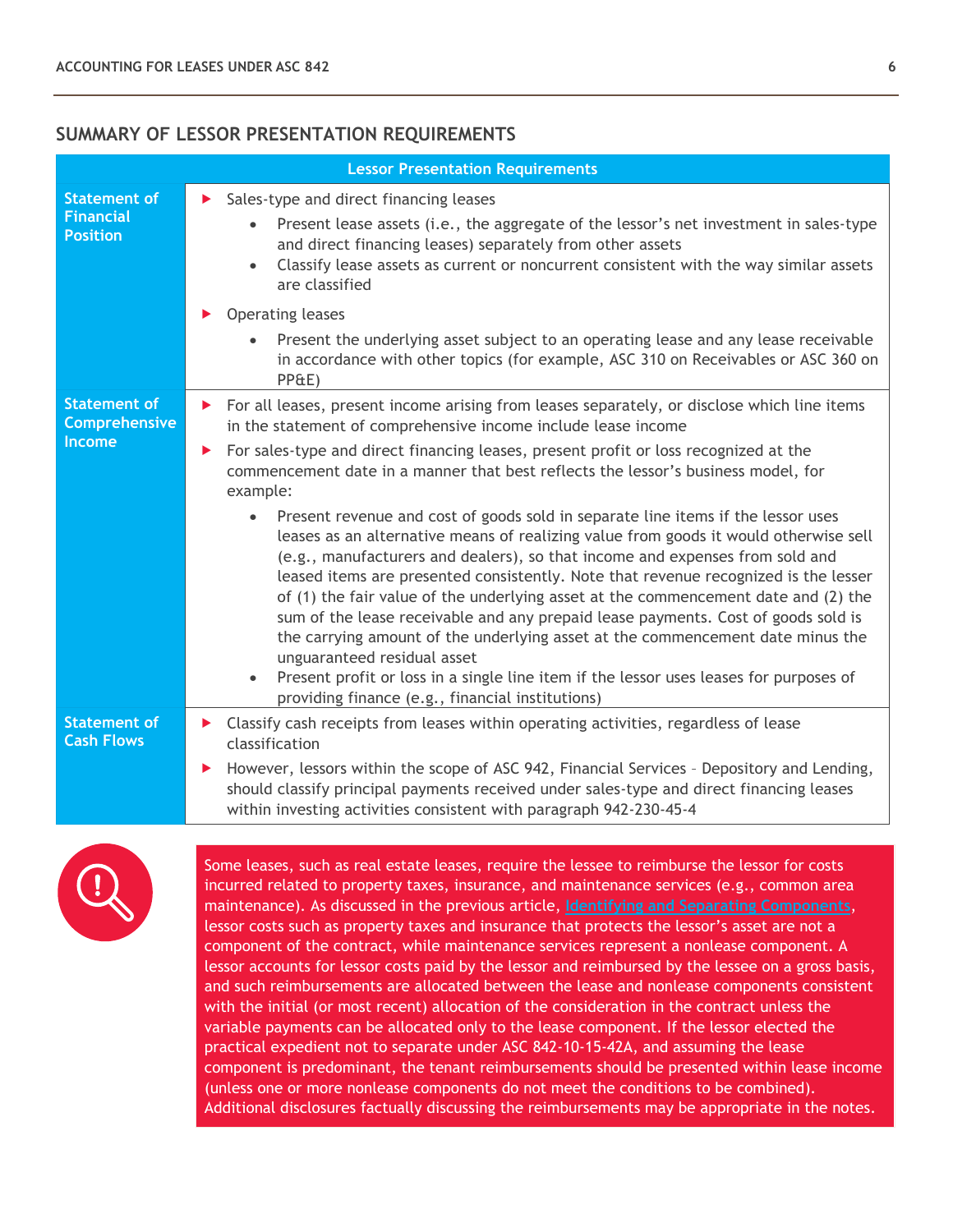#### **LESSOR PRESENTATION REQUIREMENTS EXPLAINED**

#### **STATEMENT OF FINANCIAL POSITION**

The net investment in the lease is comprised of the following components: the lease receivable, the unguaranteed residual asset and, for direct financing leases, any deferred selling profit. In considering presentation of sales-type and direct financing leases on the balance sheet, the FASB decided against requiring a lessor to separately present the components of the net investment in the lease. Accordingly, a lessor is required to present a single net investment in sales-type and direct financing leases separately from other assets. However, certain disclosures of the lessor's investments in leases are required to provide users with information about the lessor's exposure to credit risk (for the lease receivable) and asset risk (relating to the unguaranteed residual asset). Refer to the disclosure section for additional discussion. Lease assets are financial assets that are subject to current and noncurrent presentation requirements in a classified balance sheet.

For operating leases, the assets underlying those leases and related depreciation are presented in accordance with other accounting guidance (for example, ASC 360). Also, in accordance with ASC 842-30-50-13, assets subject to operating leases should be presented separately from owned assets that are held and used by the lessor as they are subject to different risks. Any rent receivable, deferred rent revenue (that results from the requirement to recognize rents on a straight-line basis), and prepaid initial direct costs are also subject to current and noncurrent presentation requirements.

#### **STATEMENT OF COMPREHENSIVE INCOME**

ASC 842 provides guidance on presentation in the statement of comprehensive income only for sales-type and direct financing leases. No guidance is provided for operating leases.

For sales-type and direct financing leases, the FASB noted that lessors' business models vary. For example, some like banks and other financial institutions use leasing as a means to provide financing to lessees. Others like manufacturer or dealer lessors use leasing as an alternative means of realizing value from assets they would otherwise sell (for example, medical equipment manufacturers). Accordingly, ASC 842 permits presentation of the profit recognized at the commencement date as either gross or net based on the lessor's business model.

ASC 842 does not provide specific guidance on the presentation of variable lease payments received for direct financing or sales type leases. We believe that presentation as either lease income or interest income may be appropriate.

#### **STATEMENT OF CASH FLOWS**

When ASU 2016-02 was initially issued, all lessors were required to classify all cash receipts from leases as operating activities in the statement of cash flows, regardless of whether the lease was an operating lease, sales-type lease, or direct financing lease. In the FASB's view, this is because leasing is generally part of a lessor's revenue-generating activities.

However, the FASB received feedback from lessor stakeholders within the scope of ASC 942, *Financial Services— Depository and Lending*, that they historically have presented principal payments received under leases within investing activities based on an illustrative example in ASC 942 that was not eliminated with the issuance of ASC 842. Following that feedback, the FASB issued ASU 2019-01, *Codification Improvements* in March 2019 to clarify that lessors that are depository and lending institutions within the scope of ASC 942 should present all "principal payments received under leases" within investing activities. See the next article, **[Adopting ASC 842](https://www.bdo.com/insights/assurance/accounting-and-reporting-advisory/accounting-for-leases-adopting-asc-842)**, for effective dates and transition of ASU 2019-01.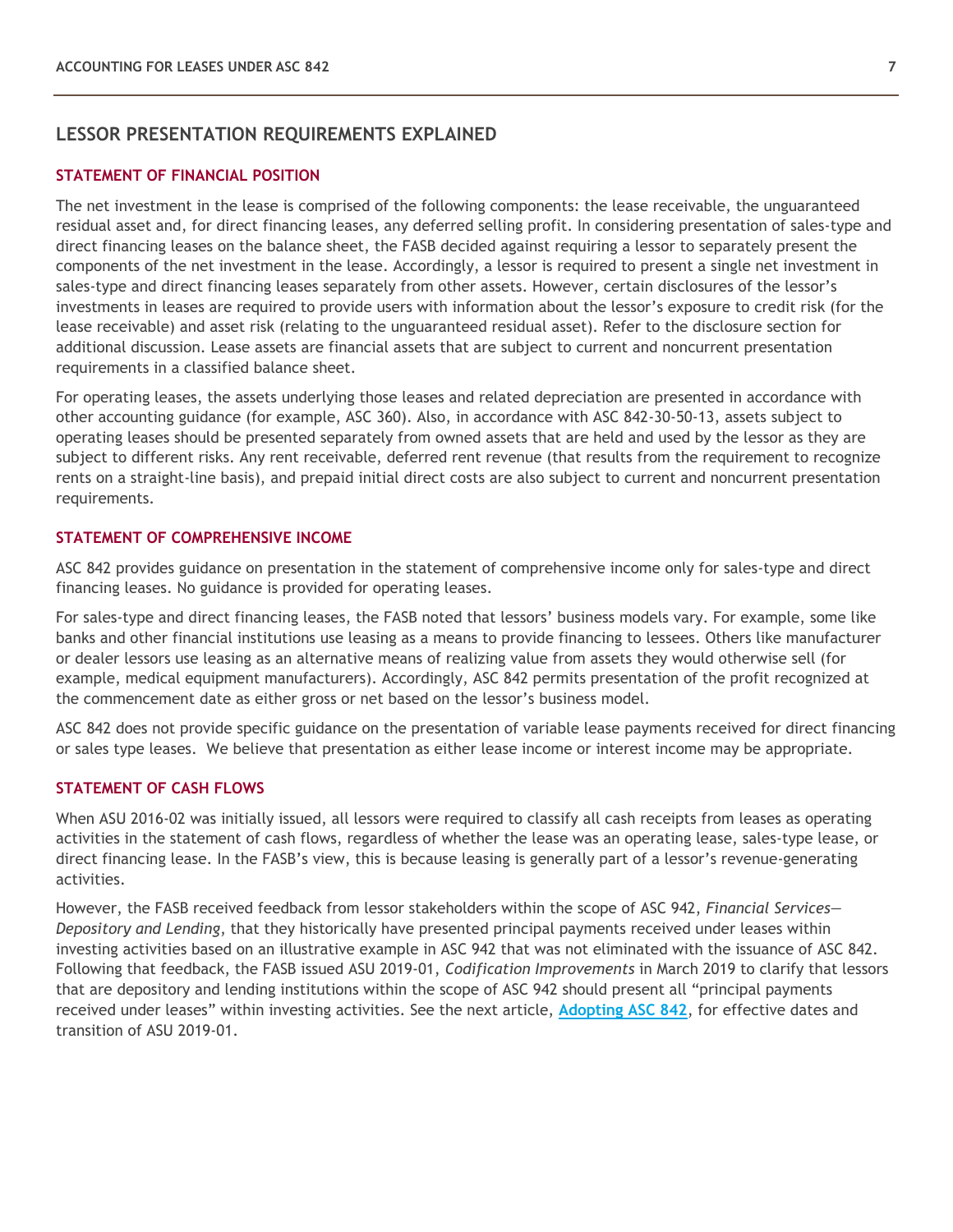## **DISCLOSURE REQUIREMENTS**

#### **DISCLOSURE OBJECTIVE APPLICABLE TO LESSEES AND LESSORS**

ASC 842-20-50-1 (applicable to lessees) and ASC 842-30-50-1 (applicable to lessors) provide that "the objective of the disclosure requirements is to enable users of financial statements to assess the amount, timing, and uncertainty of cash flows arising from leases." ASC 842-20-50-2 (applicable to lessees) and ASC 842-30-50-2 (applicable to lessors) further indicate that "a lessee [lessor] shall consider the level of detail necessary to satisfy the disclosure objective and how much emphasis to place on each of the various requirements. A lessee [lessor] shall aggregate or disaggregate disclosures so that useful information is not obscured by either the inclusion of a large amount of insignificant detail or by aggregating items that have different characteristics."

With that objective in mind, judgment will be required to determine the level of disclosures necessary for an entity. However, as a guiding principle, paragraph BC 276 in the Basis for Conclusions of ASU 2016-02 indicates that "if leasing is a significant part of an entity's business activities, the disclosures would be more comprehensive than for an entity whose leasing activities are less significant…." For example, although ASC 842 does not provide specific quantitative or qualitative disaggregation requirements such as those required under ASC 606, for entities for which leasing is a significant portion of their business, such disaggregation might be appropriate.

Therefore, an entity may consider the following steps in preparing its notes to the financial statements:



Entities must make appropriate disclosures for each annual reporting period for which a statement of comprehensive income (statement of activities) is presented and in each year-end statement of financial position. Entities are not required to repeat disclosures if the information is already presented in the financial statements as required by other accounting standards.

Although the majority of the disclosures required by ASC 842 only affect an entity's annual financial statements, the standard requires that lessors provide a table disclosing lease income for each interim and annual reporting period. Entities otherwise should look to ASC 270 on interim disclosure requirements as applicable for additional guidance. Additionally, in the year of adoption, the Securities and Exchange Commission (SEC) requires public companies to include all required annual disclosures in any interim financial statements that are prepared until the next annual financial statements are filed – even if the disclosure requirements are only applicable for annual periods. Refer to the next article, **[Adopting ASC 842](https://www.bdo.com/insights/assurance/accounting-and-reporting-advisory/accounting-for-leases-adopting-asc-842)**, for additional disclosure requirements in transition.

Unlike other recent standards, ASC 842 does not distinguish between public entities and all other entities. The disclosure principle and related requirements apply to all entities.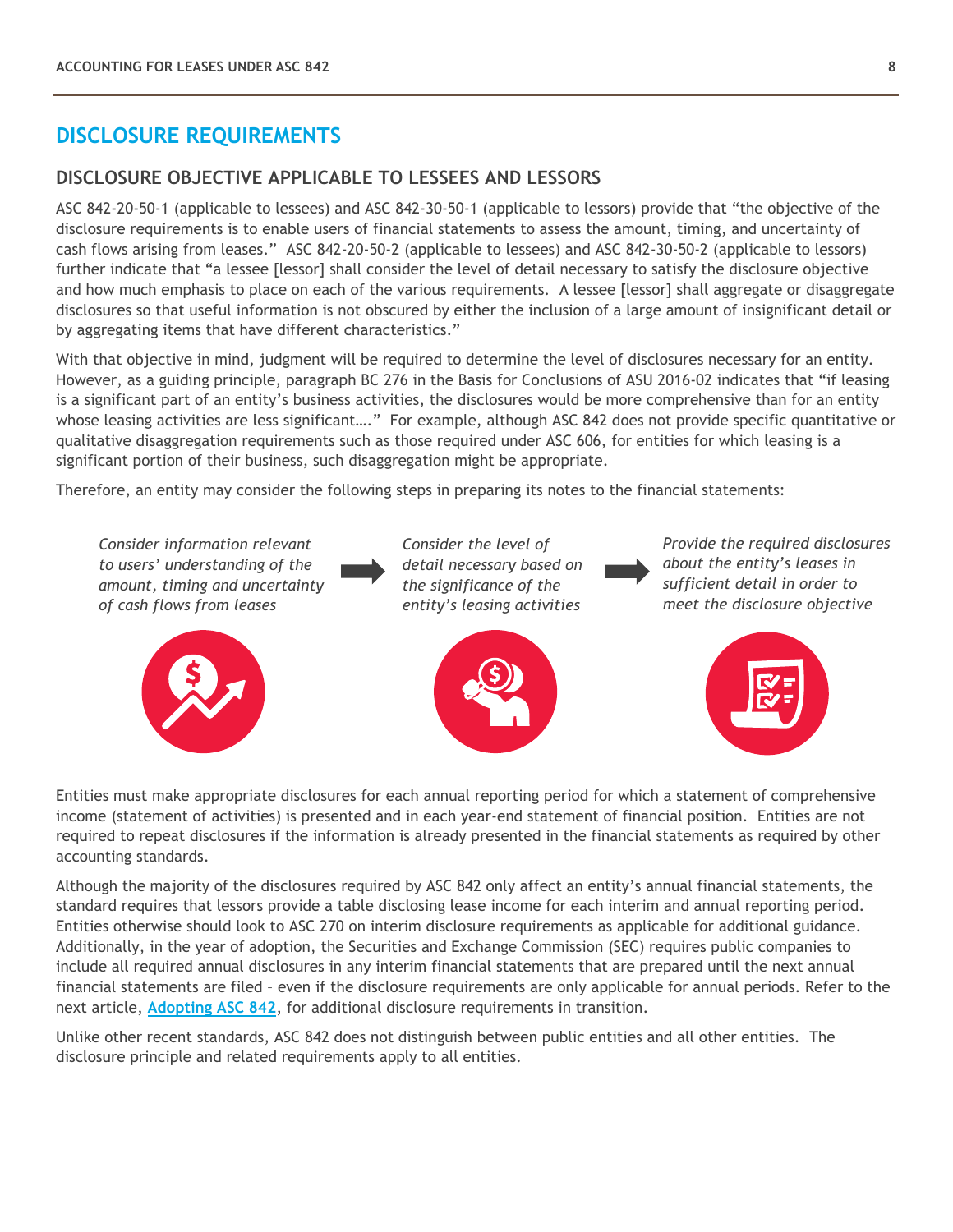## **LESSEE DISCLOSURE REQUIREMENTS**

|                                          | <b>Lessee Disclosure Requirements</b>                                                                                                                                                                                                                                                                                                                                                                                                                                                                                                                                                                                                                                                                                                                                                                                                                                                                                                                                                                                                                                                                                                                                                                                                                                                                                                                                                                                                                                                                                          |
|------------------------------------------|--------------------------------------------------------------------------------------------------------------------------------------------------------------------------------------------------------------------------------------------------------------------------------------------------------------------------------------------------------------------------------------------------------------------------------------------------------------------------------------------------------------------------------------------------------------------------------------------------------------------------------------------------------------------------------------------------------------------------------------------------------------------------------------------------------------------------------------------------------------------------------------------------------------------------------------------------------------------------------------------------------------------------------------------------------------------------------------------------------------------------------------------------------------------------------------------------------------------------------------------------------------------------------------------------------------------------------------------------------------------------------------------------------------------------------------------------------------------------------------------------------------------------------|
| <b>Qualitative</b><br><b>Disclosures</b> | Information about the nature of its leases, including:<br>▶<br>A general description of those leases<br>$\bullet$<br>The basis and terms and conditions on which variable lease payments are determined<br>$\bullet$<br>The existence and terms and conditions of options to extend or terminate the lease.<br>$\bullet$<br>A lessee should provide narrative disclosure about the options that are recognized as<br>part of its right-of-use assets and lease liabilities and those that are not.<br>The existence and terms and conditions of residual value guarantees provided by the<br>$\bullet$<br>lessee<br>The restrictions or covenants imposed by leases, for example, those relating to<br>$\bullet$<br>dividends or incurring additional financial obligations<br>(A lessee should identify the information relating to subleases included in the above<br>disclosures, as applicable)<br>Information about leases that have not yet commenced but that create significant rights and<br>▶<br>obligations for the lessee, including the nature of any involvement with the construction or<br>design of the underlying asset                                                                                                                                                                                                                                                                                                                                                                                      |
|                                          | Information about significant assumptions and judgments made, including:<br>▶<br>The determination of whether a contract contains a lease<br>$\bullet$<br>The allocation of consideration in a contract between lease and nonlease<br>$\bullet$<br>components<br>The determination of the discount rate for the lease                                                                                                                                                                                                                                                                                                                                                                                                                                                                                                                                                                                                                                                                                                                                                                                                                                                                                                                                                                                                                                                                                                                                                                                                          |
| Quantitative<br><b>Disclosures</b>       | For each period presented, disclose amounts related to a lessee's total lease cost (i.e.,<br>▶<br>including amounts recognized in income and capitalized) and the cash flows arising from<br>lease transactions:<br>Finance lease cost, segregated between amortization of right-of use assets and<br>$\bullet$<br>interest on lease liabilities<br>Operating lease cost<br>$\bullet$<br>Short-term lease cost, excluding expenses relating to leases with a lease term of one<br>$\bullet$<br>month or less<br>Variable lease cost<br>$\bullet$<br>Sublease income, disclosed on a gross basis, separate from finance or operating lease<br>$\bullet$<br>expense<br>Net gain or loss recognized from sale and leaseback transactions<br>Amounts segregated between those for finance and operating leases for:<br>Cash paid for amounts included in the measurement of lease liabilities<br>segregated between operating and financing cash flows<br>Supplemental noncash information on lease liabilities arising from obtaining<br>٠<br>right-of-use assets<br>Weighted-average remaining lease term, based on the remaining lease term<br>٠<br>and the lease liability balance for each lease as of the reporting date<br>Weighted-average discount rate, based on the discount rate for the lease<br>٠<br>used to calculate the lease liability balance for each lease, and remaining<br>balance of lease payments for each lease, as of the reporting date<br>(See ASC 842-20-55-53 for an example of these disclosures) |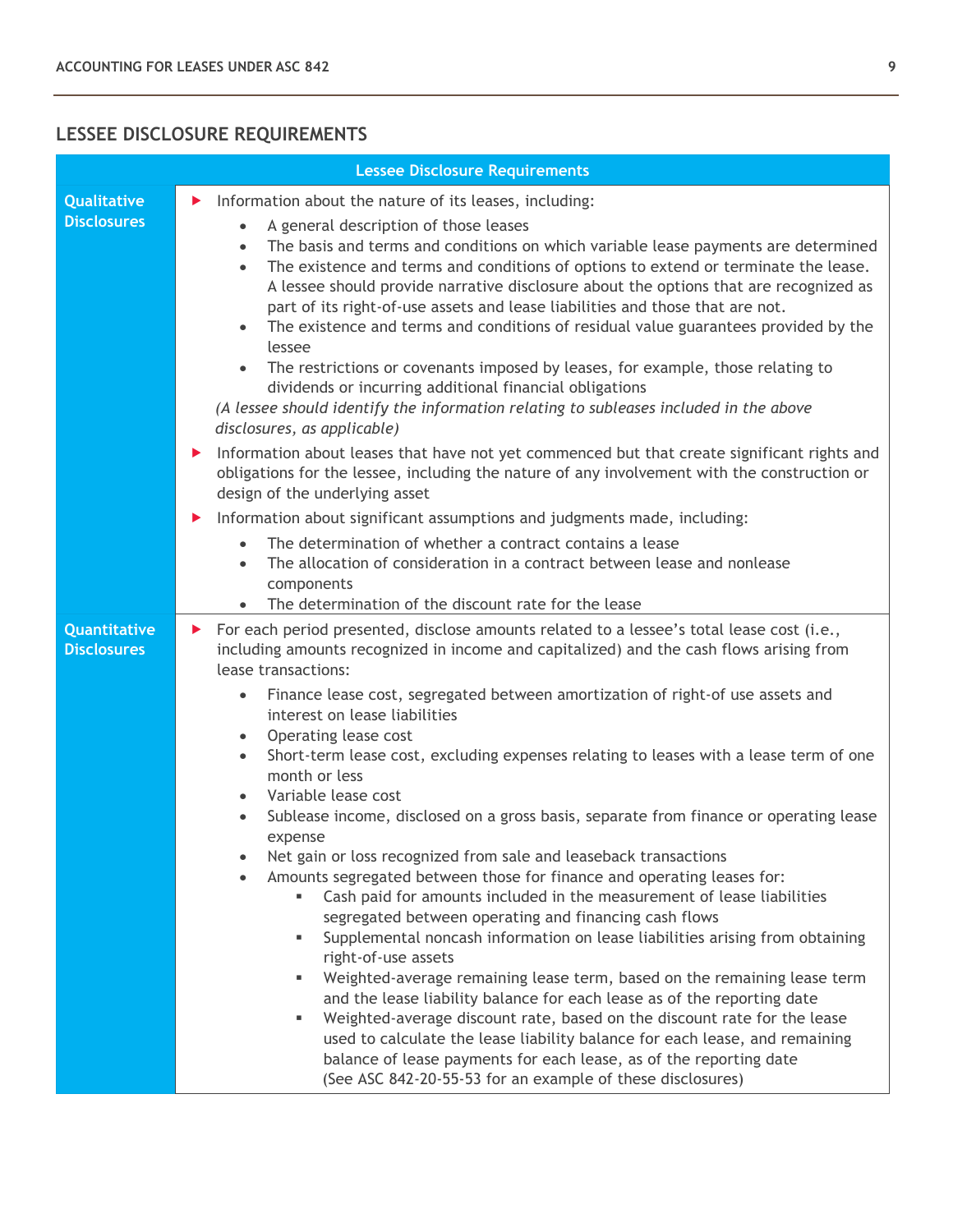|                                                                                | <b>Lessee Disclosure Requirements</b>                                                                                                                                                                                                                                                                                                                                                                 |
|--------------------------------------------------------------------------------|-------------------------------------------------------------------------------------------------------------------------------------------------------------------------------------------------------------------------------------------------------------------------------------------------------------------------------------------------------------------------------------------------------|
|                                                                                | Disclose maturity analysis of undiscounted lease liabilities (commonly referred to as<br>$\bullet$<br>the 5-year table) separately for finance leases and operating leases, with a<br>reconciliation of undiscounted cash flows to the finance lease liabilities and<br>operating lease liabilities recognized in the statement of financial position                                                 |
|                                                                                | While the FASB included an example lessee disclosure of quantitative disclosures in ASC 842-<br>▶<br>30-55-53 (Example 6) for which the information is provided in a tabular format, the<br>disclosure requirements in ASC 842-20-50 do not specifically require such a format                                                                                                                        |
| <b>Policy</b><br><b>Elections and</b><br><b>Practical</b><br><b>Expedients</b> | Disclose policy election for short-term leases, if elected<br>▶<br>If the short-term lease expense does not reasonably reflect the lessee's short-term<br>$\bullet$<br>lease commitments, disclose that fact and the amount of short-term lease<br>commitments                                                                                                                                        |
|                                                                                | Disclose practical expedient for not separating lease components from non-lease<br>▶<br>components, if elected, and which asset classes to which the election applies<br>Disclose accounting policy on using the risk-free discount rate for the lease, if elected, and<br>▶<br>which class or classes of underlying assets to which the election applies                                             |
| <b>Related Party</b><br><b>Leases</b>                                          | Disclose lease transactions between related parties in accordance with paragraphs 850-10-<br>▶<br>50-1 through 50-6                                                                                                                                                                                                                                                                                   |
| Sale and<br>Leaseback<br><b>Transactions</b>                                   | If a seller-lessee enters into a sale and leaseback transaction, it provides the disclosures<br>▶<br>required for lessees for the leaseback<br>A seller-lessee must also disclose the main terms and conditions of the sale and leaseback<br>$\blacktriangleright$<br>transaction and any gains or losses arising from the transaction separately from gains or<br>losses on disposal of other assets |



#### **Noncash Changes in Right-of-Use Assets to Disclose**

ASC 842-20-50-4(g)(2) requires disclosure of "[s]upplemental noncash information on lease liabilities arising from obtaining right-of-use assets." In addition, ASC 230-10-50-3 requires disclosure of information about all investing and financing activities of an entity during a period that affects recognized assets or liabilities but that do not result in cash receipts or cash payments in the period. Therefore, we believe that all material noncash changes to right-of-use assets, both increases and decreases, should be disclosed, either on the face of the statement of cash flows or in the related notes. The initial recognition of a right-of-use asset should therefore be included in this disclosure, along with the following:

- Any lease modification that grants an additional right-of-use asset or removes a right-of-use asset,

 - Any other remeasurement that results in increases or decreases (debits or credits) to the right-of-use asset, such as changes in the assessment of the lease term.

See previous article, **[Accounting for Leases –](https://www.bdo.com/insights/assurance/accounting-and-reporting-advisory/accounting-for-leases-lessees) Lessees**, for additional information on modifications and remeasurement events.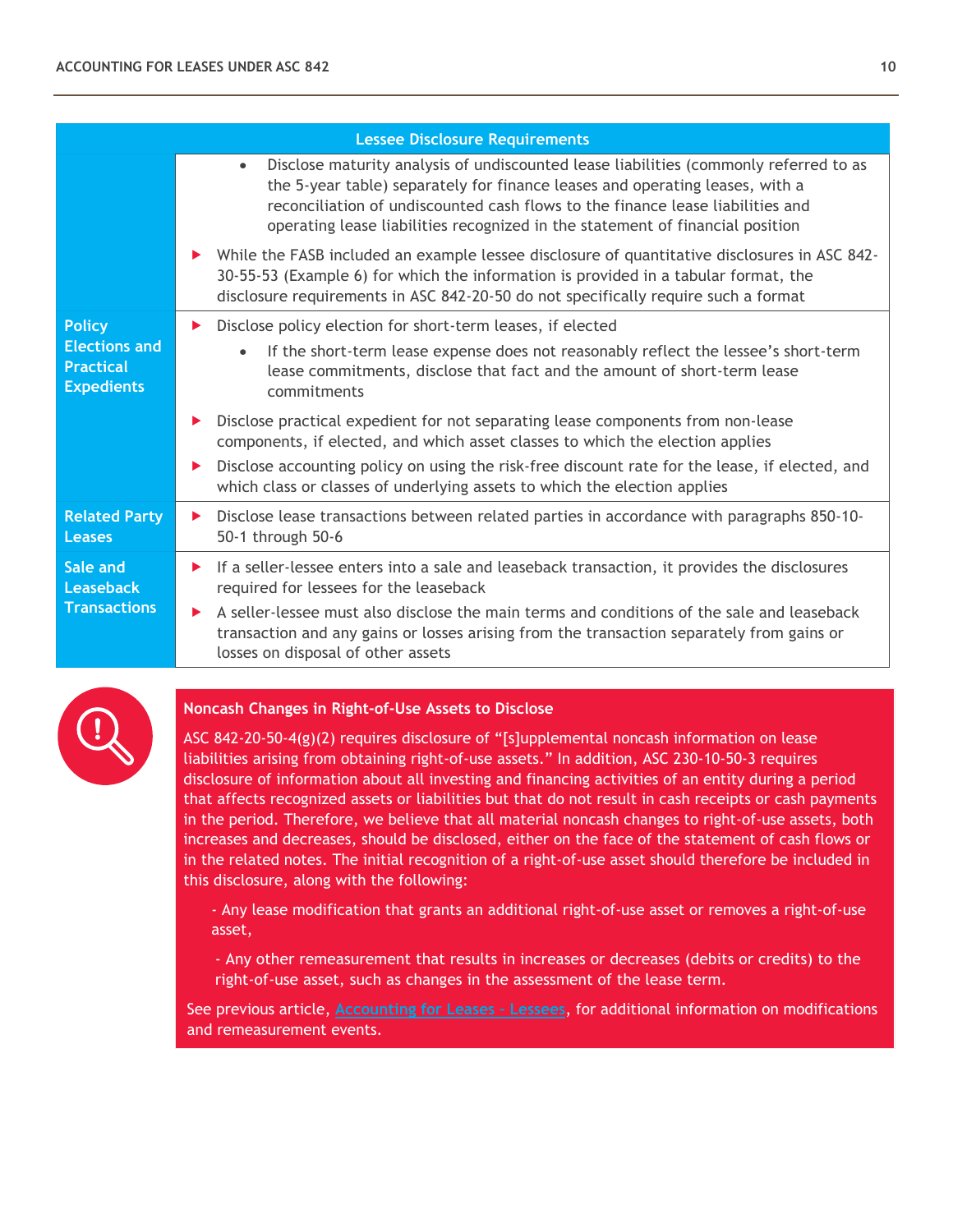#### **Example 2 - Lessee disclosure example**

For purposes of this example, we have assumed that Susie's Stitch-n-Sew ("Susie's") is a national retailer of fabrics and other craft materials which primarily leases its retail locations. We have not presented a statement of financial position, but have assumed that Susie's has presented the following captions:

- ▶ Operating lease ROU assets
- $\blacktriangleright$  Fixed assets, net
- Current portion of operating lease liabilities
- **Long-term operating lease liabilities**
- ▶ Current portion of long-term debt
- **Long-term debt**

We have also not presented a statement of comprehensive income but have assumed that Susie's has presented Cost of sales, SG&A expense, Depreciation and amortization expense, and Interest expense.

This example assumes that the guidance in ASC 842 has been in effect for all periods presented, and that all amounts are in millions.

#### **Note X. Leases**

Susie's has historically entered into a number of lease arrangements under which we are the lessee. Specifically, of our 250 retail locations, 240 are subject to operating leases and 5 are subject to finance leases. In addition, we lease our corporate headquarters facility, as well as various warehouses and regional offices. We are also a party to an additional 12 leases in which we previously operated a retail location, but which are now subleased to third parties. In addition, we have elected the short-term lease practical expedient related to leases of various equipment used in our retail locations.

As of December 31, 20X9, we have entered into eight leases for additional retail locations and one lease for an additional warehouse which have not yet commenced. Although certain of the retail locations are currently under construction, we do not control the building during construction, and are thus not deemed to be the owner during construction.

All of our retail leases include multiple optional renewal periods. Upon opening a new retail location, we typically install brand-specific leasehold improvements with a useful life of approximately eight years. To the extent that the initial term of the related lease is less than the useful life of the leasehold improvements, we conclude that it is reasonably certain that a renewal option will be exercised, and thus that renewal period is included in the lease term, and the related payments are reflected in the ROU asset and lease liability. Generally, we do not consider any additional renewal periods to be reasonably certain of being exercised, as comparable locations could generally be identified within the same trade areas for comparable lease rates.

All of our leases include fixed rental payments, but many of our leases also include variable rental payments. Specifically, a number of our leases in certain markets require rent payments that are calculated as a percentage of sales in that location. In addition, we also commonly enter into leases under which the lease payments increase at pre-determined dates based on the change in the consumer price index. While the majority of our leases are gross leases, we also have a number of leases in which we make separate payments to the lessor based on the lessor's property and casualty insurance costs and the property taxes assessed on the property, as well as a portion of the common area maintenance associated with the property. We have elected the practical expedient not to separate lease and nonlease components for all of our building leases.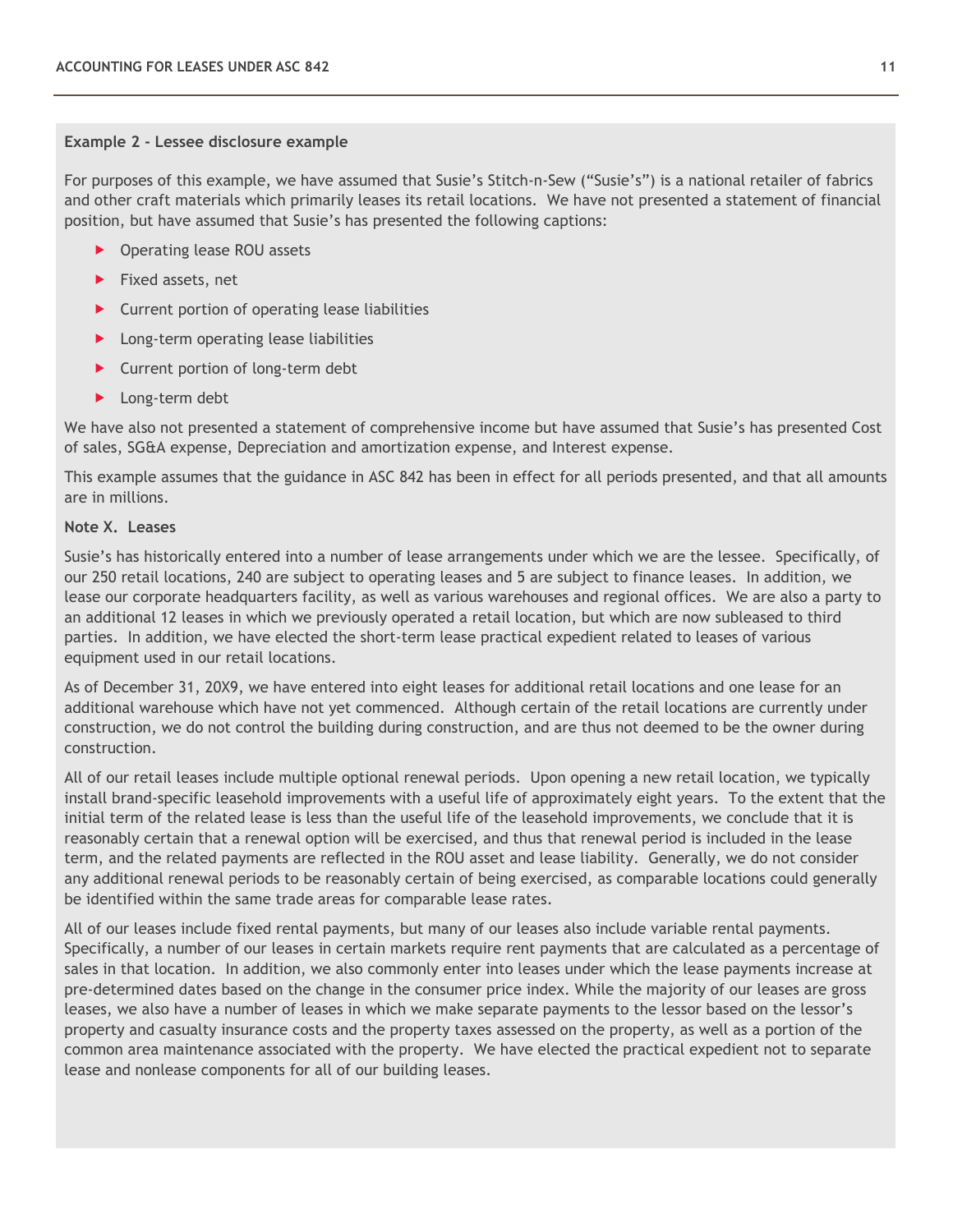During 20X9, 20X8 and 20X7, we recognized rent expense associated with our leases as follows:

|                                            | 20x9   | 20x8         | 20x7         |
|--------------------------------------------|--------|--------------|--------------|
| Operating lease cost:                      |        |              |              |
| Fixed rent expense                         | \$23.7 | \$22.6       | \$20.5       |
| Variable rent expense                      | 3.8    | 3.6          | 3.4          |
| Finance lease cost:                        |        |              |              |
| Amortization of ROU assets                 | 2.5    | 2.4          | 2.2          |
| Interest expense                           | 2.0    | 2.1          | 2.0          |
| Short-term lease cost                      | 0.2    | 0.2          | 0.3          |
| Sublease income                            | (1.3)  | (1.1)        | (1.2)        |
| Net lease cost                             | \$30.9 | \$29.8       | \$27.2       |
|                                            |        |              |              |
| Lease cost - Cost of sales                 | \$4.2  | <u>\$4.0</u> | <u>\$4.1</u> |
| Lease cost - SG&A                          | 22.2   | 21.3         | <u>18.9</u>  |
| Lease cost - Depreciation and amortization | 2.5    | 2.4          | 2.2          |
| Lease cost - Interest expense              | 2.0    | 2.1          | 2.0          |
| Net lease cost                             | \$30.9 | \$29.8       | \$27.2       |

Amounts recognized as right-of-use assets related to finance leases are included in fixed assets, net in the accompanying statement of financial position, while related lease liabilities are included in Current portion of longterm debt and Long-term debt. As of December 31, 20x9 and 20x8, right-of-use assets and lease liabilities related to finance leases were as follows:

|                                   | 20x9   | 20x8   |
|-----------------------------------|--------|--------|
| Finance lease ROU assets          | \$17.6 | \$17.0 |
| Finance lease liabilities:        |        |        |
| Current portion of long-term debt | 2.2    | 2.2    |
| Long-term debt                    | 15.3   | 15.1   |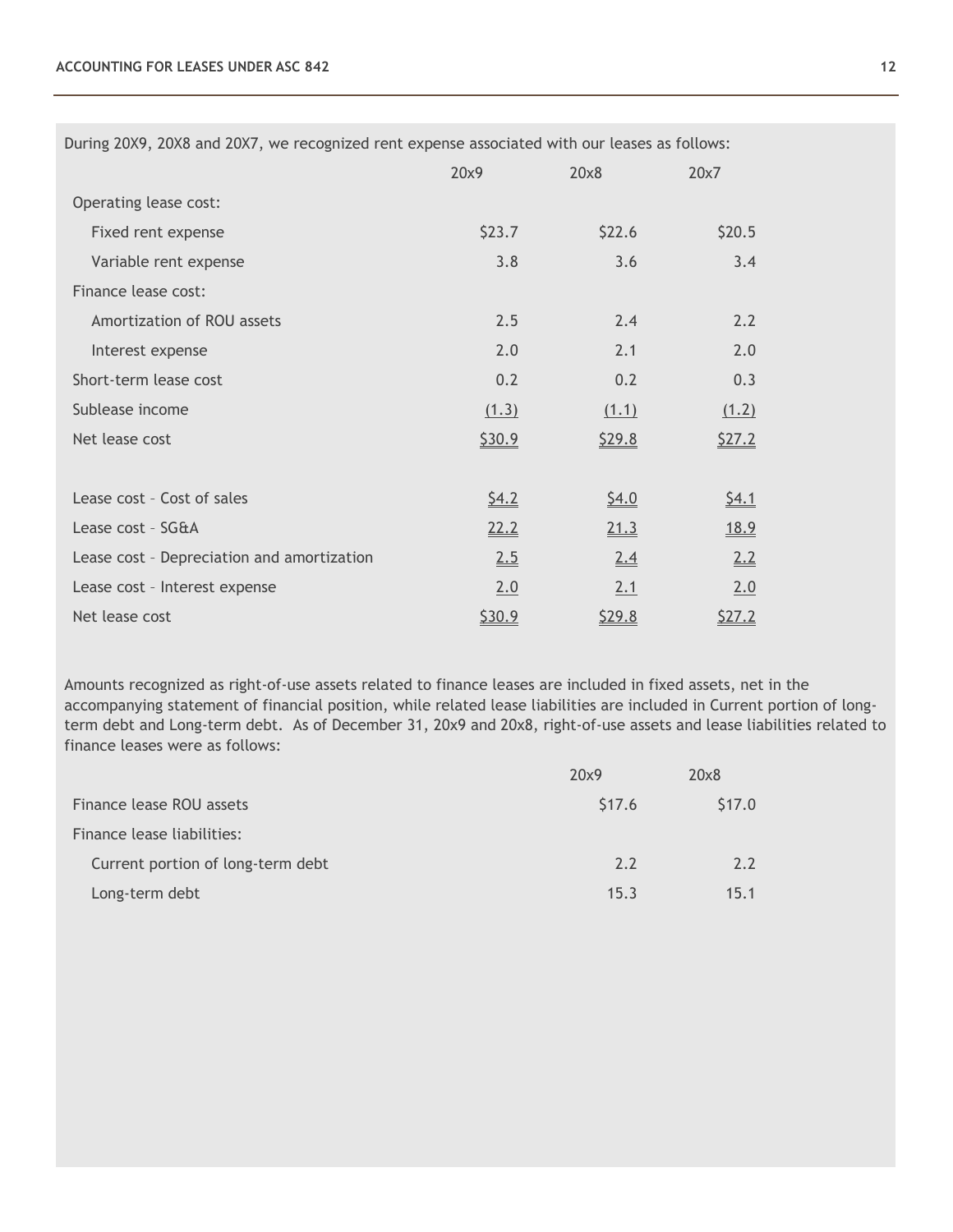During the years ended December 31, 20x9, 20x8 and 20x7, we had the following cash and non-cash activities associated with our leases:

|                                                                            | 20x9              | 20x8              | 20x7              |
|----------------------------------------------------------------------------|-------------------|-------------------|-------------------|
| Cash paid for amounts included in the<br>measurement of lease liabilities: |                   |                   |                   |
| Operating cash flows from operating leases                                 | S <sub>26.0</sub> | S <sub>25.7</sub> | S <sub>24.8</sub> |
| Operating cash flows from finance leases                                   | 2.0               | 2.1               | 2.0               |
| Financing cash flows from finance leases                                   | 2.0               | 1.9               | 1.9               |
|                                                                            |                   |                   |                   |
| Non-cash investing and financing activities:                               |                   |                   |                   |
| Additions to ROU assets obtained from:                                     |                   |                   |                   |
| New operating lease liabilities                                            | S <sub>18.7</sub> | S <sub>20.3</sub> | S <sub>16.2</sub> |
| New finance lease liabilities                                              |                   | 3.4               |                   |

The future payments due under operating and finance leases as of December 31, 20x9 is as follows:

|             |                              | Operating | Finance |
|-------------|------------------------------|-----------|---------|
| Due in 20x0 |                              | \$22.6    | \$2.2   |
|             | 20x1                         | 23.9      | 3.8     |
|             | 20x2                         | 24.7      | 3.6     |
|             | 20x3                         | 25.3      | 3.6     |
|             | 20X4                         | 24.0      | 3.6     |
|             | All years thereafter         | 8.3       | 2.1     |
|             |                              | 128.8     | 18.9    |
|             | Less effects of discounting  | (35.9)    | (3.6)   |
|             | Lease liabilities recognized | \$92.9    | \$15.3  |

As of December 31, 20x9 and 20x8, the weighted-average remaining lease term for our operating leases is 4.8 years and 4.9 years, respectively, while the weighted-average remaining lease term for our finance leases is 5.3 years and 5.6 years, respectively.

Because we generally do not have access to the rate implicit in the lease, we utilize our incremental borrowing rate as the discount rate. The weighted average discount rate associated with operating leases as of December 31, 20x9 and 20x8 is 4.2% and 4.0%, respectively, while the weighted-average discount rate associated with finance leases is 3.9% and 3.8%, respectively.

The incremental borrowing rate is the rate of interest that we would have to pay to borrow on a collateralized basis over a similar term an amount equal to the lease payments in a similar economic environment. In determining that rate, the Company considers prevailing economic conditions at the commencement date and factors such as company-specific credit risk, term of the lease and options, and the effect of collateralization based on the nature and quality of the underlying asset.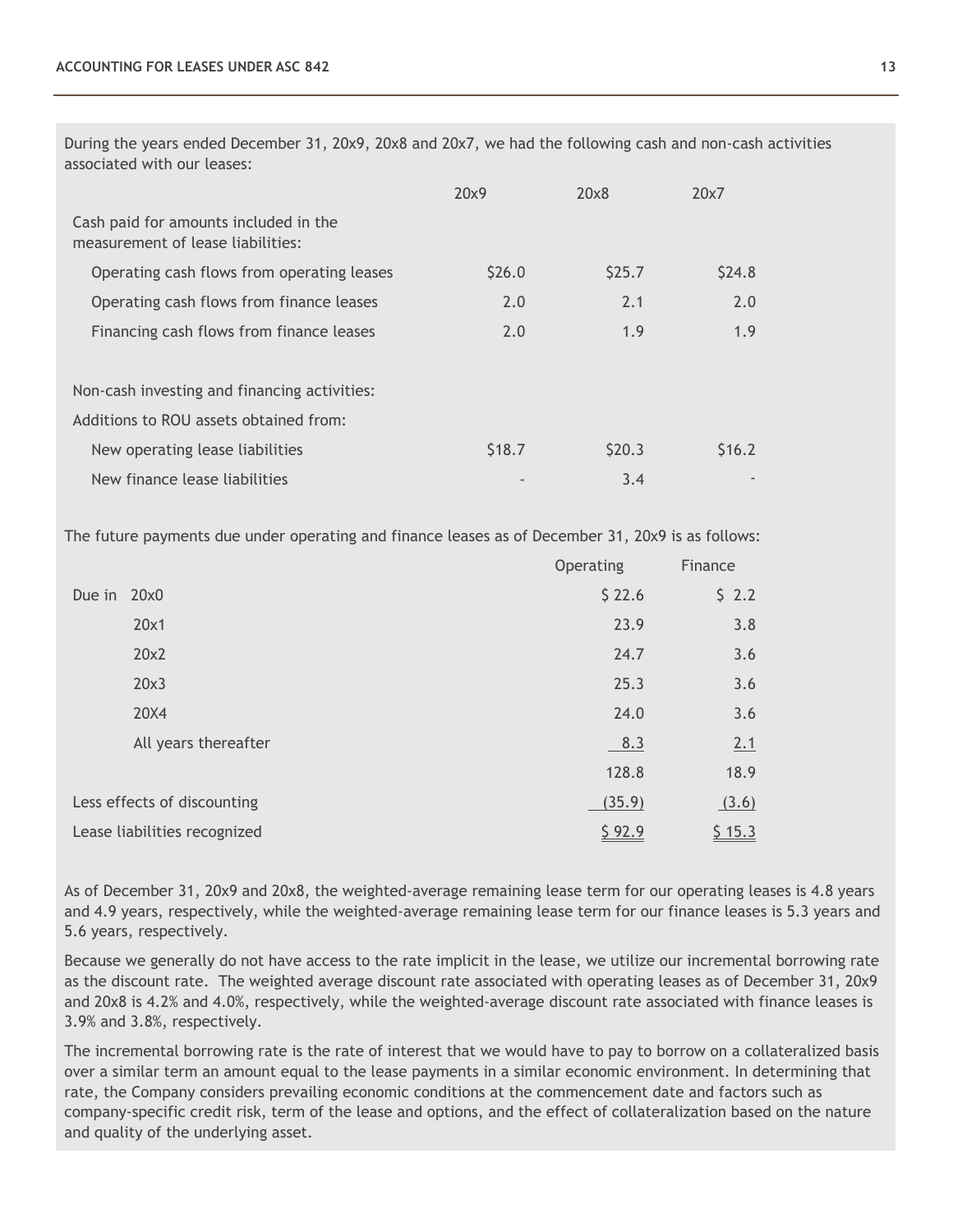## **LESSOR DISCLOSURE REQUIREMENTS**

Considering the disclosure objective previously discussed, and to help entities achieve that objective, ASC 842 requires that a lessor disclose quantitative and qualitative information about:

- $\blacktriangleright$  Its leases,
- ▶ The significant judgments made in applying ASC 842, and
- The amounts recognized in the financial statements for those leases.

The following table summarizes those disclosure requirements:

|                                    | <b>Lessor Disclosure Requirements</b>                                                                                                                                                                                                                                                                                                                                                                                                                                                                                                                                                                                                                                       |
|------------------------------------|-----------------------------------------------------------------------------------------------------------------------------------------------------------------------------------------------------------------------------------------------------------------------------------------------------------------------------------------------------------------------------------------------------------------------------------------------------------------------------------------------------------------------------------------------------------------------------------------------------------------------------------------------------------------------------|
| Qualitative<br><b>Disclosures</b>  | Information about the nature of its leases, including<br>▶<br>A general description of those leases<br>The basis and terms and conditions on which variable lease payments are determined<br>$\bullet$<br>The existence and terms and conditions of options to extend or terminate the lease<br>$\bullet$<br>The existence and terms and conditions of options for a lessee to purchase the<br>$\bullet$<br>underlying asset                                                                                                                                                                                                                                                |
|                                    | Information about significant assumptions and judgments made, including:<br>The determination of whether a contract contains a lease<br>The allocation of consideration in a contract between lease and nonlease<br>$\bullet$<br>components (unless a lessor elects the practical expedient in paragraph 842-10-15-<br>42A and all nonlease components in the contract qualify for that practical expedient)<br>The determination of the amount the lessor expects to derive from the underlying<br>$\bullet$<br>asset following the end of the lease term                                                                                                                  |
|                                    | Information about how the lessor manages its risk associated with the residual value of its<br>▶<br>leased assets<br>Risk management strategy for residual assets<br>$\bullet$<br>Carrying amount of residual assets covered by residual value guarantees<br>Any other means by which the lessor reduces its residual asset risk, for example<br>$\bullet$<br>buyback agreements and variable lease payments for use in excess of specified limits                                                                                                                                                                                                                          |
| Quantitative<br><b>Disclosures</b> | For each annual and interim reporting period, disclose in a tabular format:<br>▶<br>Sales-type leases and direct financing leases:<br>Profit or loss recognized at the commencement date (disclosed on a gross or<br>net basis as discussed in the Presentation section above)<br>Interest income (either in aggregate or separated by components of the net<br>٠<br>investment in the lease)<br>Operating leases: Lease income relating to lease payments<br>Lease income relating to variable lease payments not included in the measurement of<br>the lease receivable<br>Disclose the components of the lessor's aggregate net investment in sales-type and direct<br>▶ |
|                                    | financing leases (that is, the carrying amount of lease receivables, unguaranteed residual<br>assets, and any deferred selling profit on direct financing leases)<br>Sales-Type and Direct Financing Leases<br>▶<br>Explain significant changes in the balance of unguaranteed residual assets and<br>deferred selling profit on direct financing leases                                                                                                                                                                                                                                                                                                                    |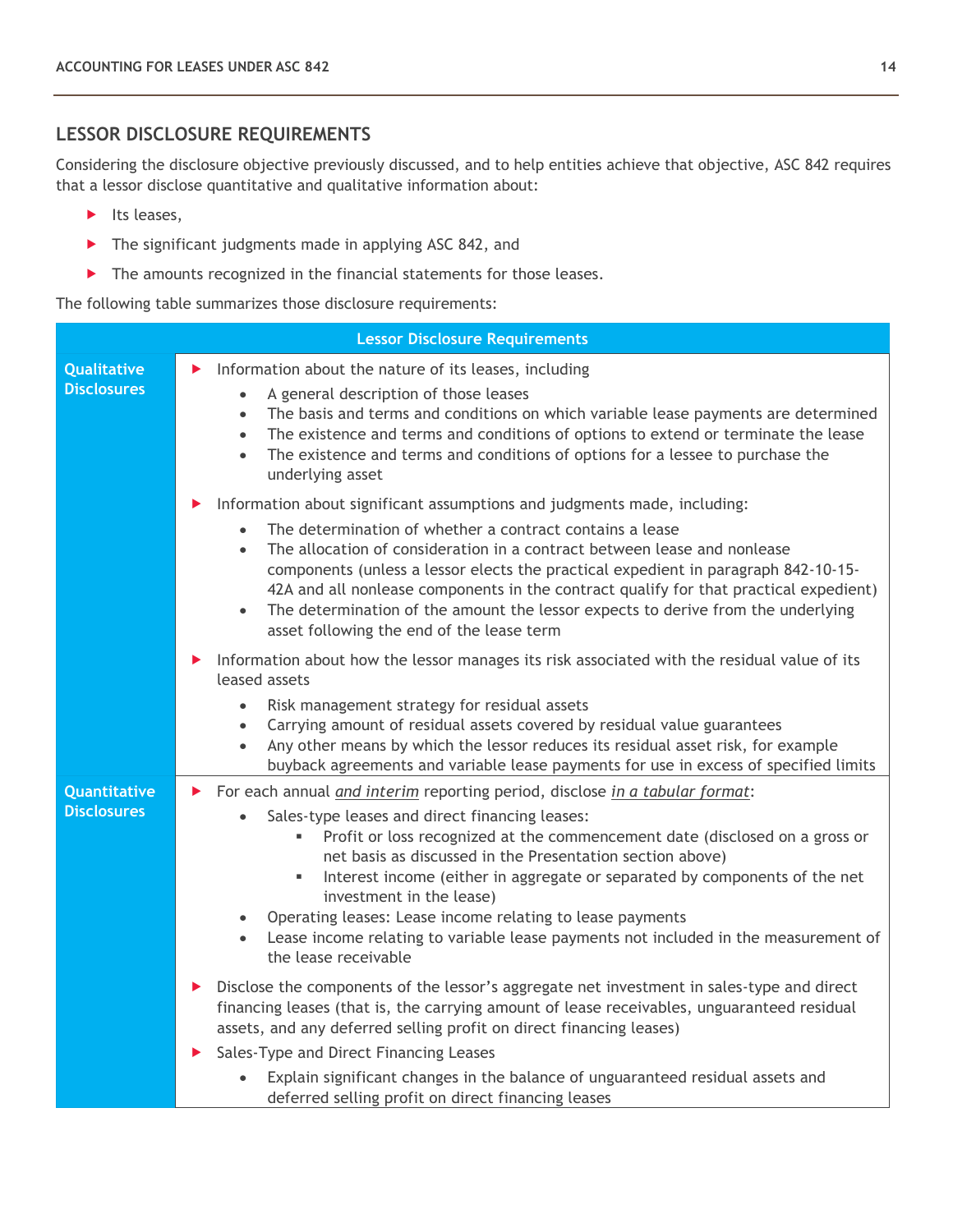|                                                                                | <b>Lessor Disclosure Requirements</b>                                                                                                                                                                                                                                                                                                                                                                                                                                                                                                                                                                                                                                                                                                                                                                                                                                                                                                                                                                                                                                                                                                                          |
|--------------------------------------------------------------------------------|----------------------------------------------------------------------------------------------------------------------------------------------------------------------------------------------------------------------------------------------------------------------------------------------------------------------------------------------------------------------------------------------------------------------------------------------------------------------------------------------------------------------------------------------------------------------------------------------------------------------------------------------------------------------------------------------------------------------------------------------------------------------------------------------------------------------------------------------------------------------------------------------------------------------------------------------------------------------------------------------------------------------------------------------------------------------------------------------------------------------------------------------------------------|
|                                                                                | Disclose maturity analysis (commonly referred to as the 5-year table) of undiscounted<br>$\bullet$<br>lease receivables, with a reconciliation of undiscounted cash flows to lease<br>receivables                                                                                                                                                                                                                                                                                                                                                                                                                                                                                                                                                                                                                                                                                                                                                                                                                                                                                                                                                              |
|                                                                                | <b>Operating Leases</b><br>Disclose maturity analysis (commonly referred to as the 5-year table) of undiscounted<br>lease payments to be received. The maturity analysis for operating leases must be<br>presented separately from the maturity analysis for sales-type and direct financing<br>leases<br>Provide disclosures required by ASC 360 on property, plant, and equipment<br>$\bullet$<br>separately for underlying assets under operating leases from owned assets                                                                                                                                                                                                                                                                                                                                                                                                                                                                                                                                                                                                                                                                                  |
| <b>Policy</b><br><b>Elections and</b><br><b>Practical</b><br><b>Expedients</b> | An entity that elects the practical expedient to not separate nonlease components from<br>▶<br>associated lease components (including an entity that accounts for the combined component<br>entirely in ASC 606 on revenue from contracts with customers) should disclose the following<br>by class of underlying asset:<br>Accounting policy election and the class or classes of underlying assets for which it<br>$\bullet$<br>has elected to apply the practical expedient<br>The nature of:<br>The lease components and nonlease components combined as a result of<br>g,<br>applying the practical expedient<br>The nonlease components, if any, that are accounted for separately from the<br>٠<br>combined component because they do not qualify for the practical expedient<br>The topic the entity uses to account for the combined component (ASC 842 or ASC<br>606)<br>A lessor that elects to exclude from the consideration in the contract and from variable<br>▶<br>payments not included in the consideration in the contract all taxes assessed by a<br>governmental authority that are both imposed on and concurrent with a specific lease |
|                                                                                | revenue producing transaction and collected by the lessor from the lessee shall disclose its<br>election and comply with the disclosure requirements in ASC 235-10-50-1 through 50-6                                                                                                                                                                                                                                                                                                                                                                                                                                                                                                                                                                                                                                                                                                                                                                                                                                                                                                                                                                           |
| <b>Related Party</b><br><b>Leases</b>                                          | Disclose any lease transactions between related parties in accordance with ASC 850 on<br>▶<br>related party disclosures                                                                                                                                                                                                                                                                                                                                                                                                                                                                                                                                                                                                                                                                                                                                                                                                                                                                                                                                                                                                                                        |
| Sale and<br><b>Leaseback</b><br><b>Transactions</b>                            | The buyer-lessor provides the disclosures applicable to lessors for the leaseback                                                                                                                                                                                                                                                                                                                                                                                                                                                                                                                                                                                                                                                                                                                                                                                                                                                                                                                                                                                                                                                                              |
| Leveraged<br><b>Leases</b>                                                     | Although ASC 842 removed leveraged lease accounting, leases that met the definition of a<br>▶<br>leveraged lease under ASC 840 that commenced before ASC 842's effective date are<br>grandfathered in. As such, entities that continue to have leveraged leases must continue to<br>provide disclosures as required by ASC 842-50, which carries forward existing guidance from<br>ASC 840.                                                                                                                                                                                                                                                                                                                                                                                                                                                                                                                                                                                                                                                                                                                                                                    |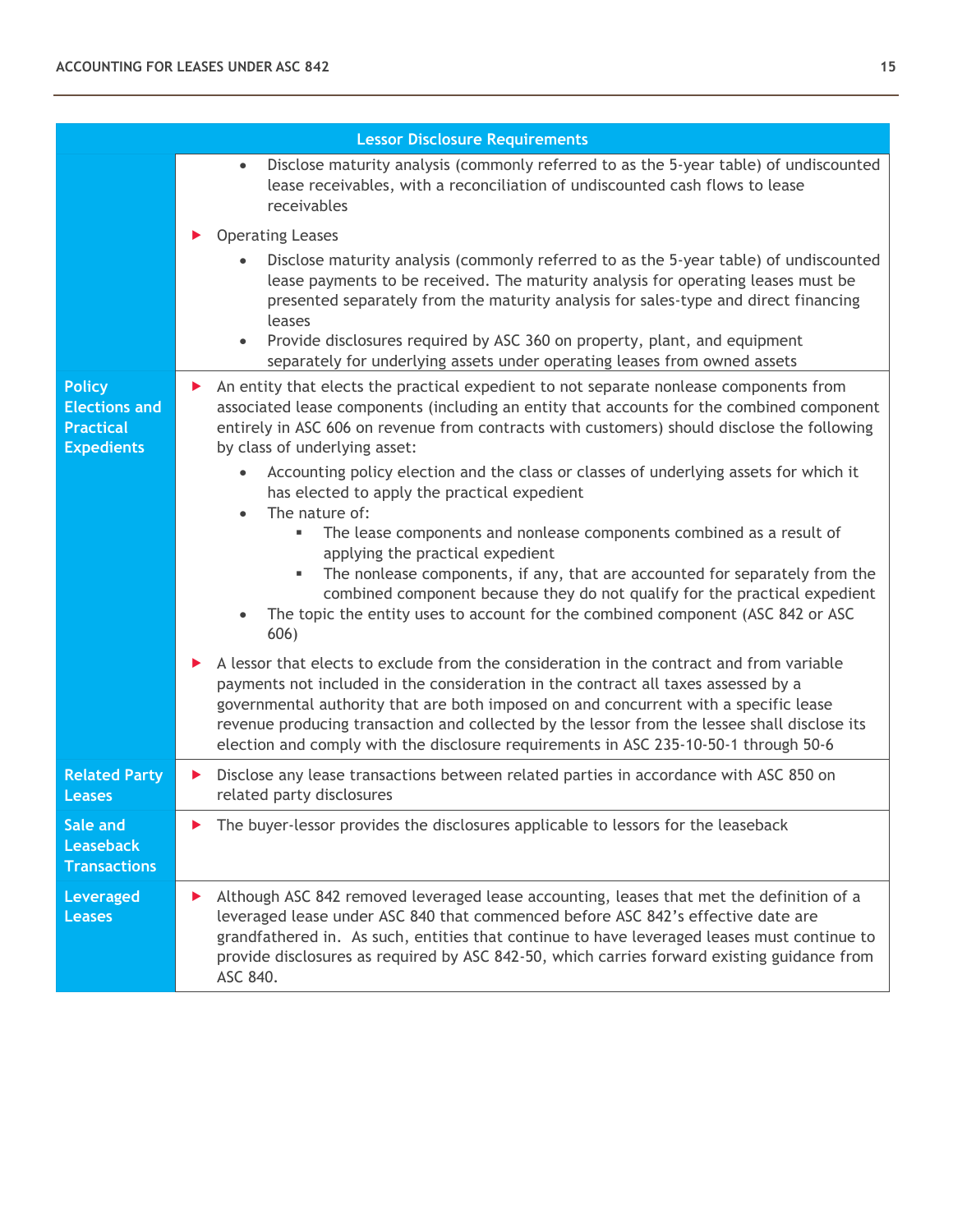## **Contacts**

| Oran Asher       | Professional Practice Manager        | oasher@bdo.com     |
|------------------|--------------------------------------|--------------------|
| Lisa Edelman     | Professional Practice Senior Manager | ledelman@bdo.com   |
| Thomas Faineteau | <b>Professional Practice Partner</b> | tfaineteau@bdo.com |
| Jin Koo          | <b>Professional Practice Partner</b> | jkoo@bdo.com       |
| Angela Newell    | <b>Professional Practice Partner</b> | ajnewell@bdo.com   |